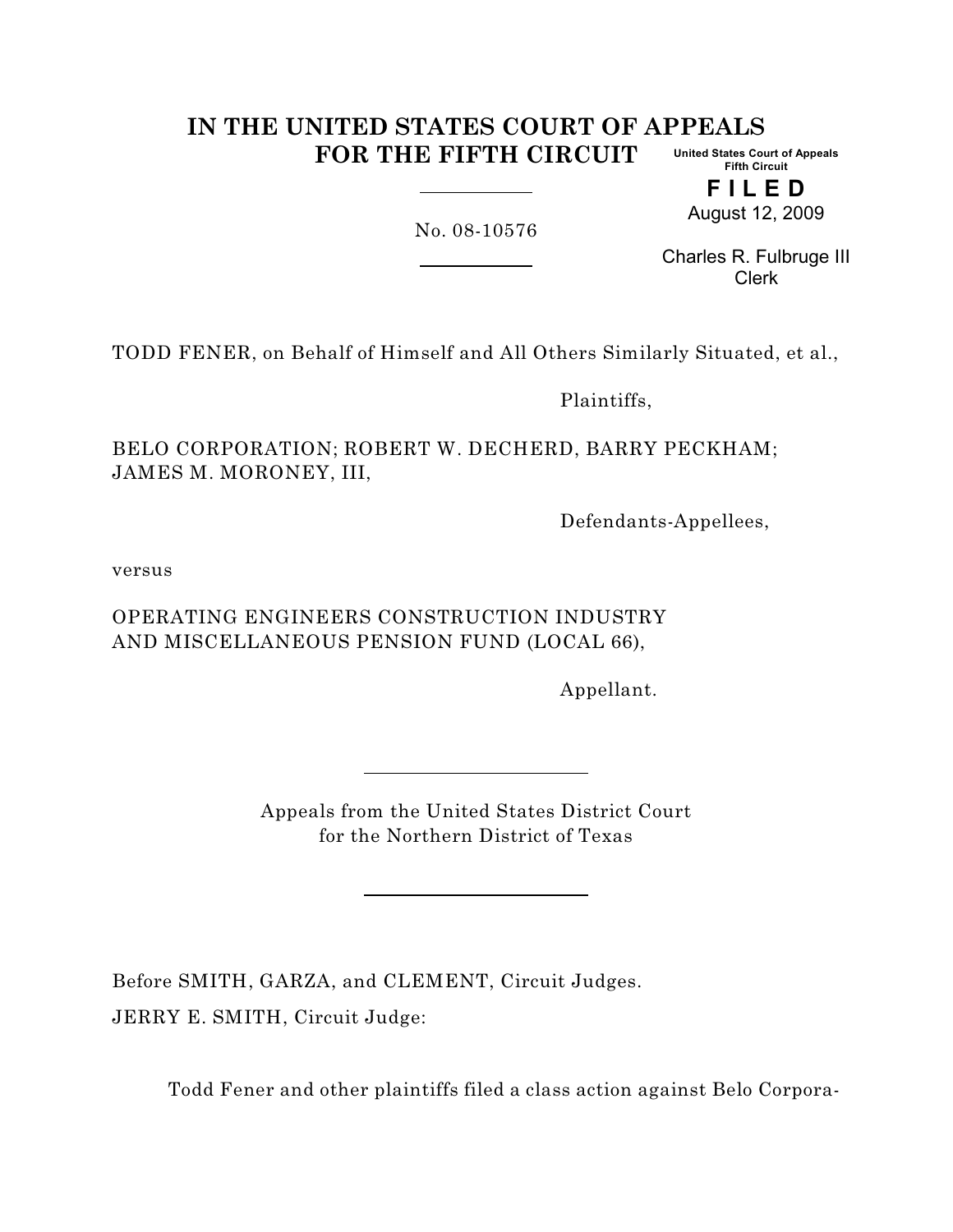tion and some of its officers (collectively "Belo") alleging violations under the Securities Exchange Act of 1934. Fener moved for class certification, which the district court denied. He appeals, and we affirm.

I.

Belo is a media company that owns television stations, websites, and newspapers, including the *Dallas Morning News* ("DMN"). Revenue from the DMN makes up about 60% of Belo's publishing revenue and 30% of its total revenue; 90% of the DMN's revenue comes from advertising sales, which are priced based on circulation.

The plaintiffs allege that Belo engaged in a fraudulent scheme designed to inflate DMN's circulation artificially in the face of a nationwide downward trend in newspaper circulation. Belo allegedly paid bonuses for achieving circulation targets, rigged audits of DMN's circulation, and implemented a no-return policy that eliminated any incentive for distributors to return unsold newspapers. Those actions, the plaintiffs claim, allegedly artificially increased recorded circulation, which led to higher advertising revenues for DMN and larger profits for Belo.

On March 9, 2004, Belo announced that DMN's future circulation would be down 2.5% on daily papers and 3.5% on the Sunday paper. On August 5, after the New York Stock Exchange ("NYSE") closed, Belo issued a press release ("the press release") that admitted that an internal investigation had revealed questionable circulation practices.

According to the press release, the allegedly fraudulent practices resulted in a 1.5% daily paper circulation decline and a 5% Sunday decline. The press release noted that the declines were "coupled with" the circulation declines announced in March and with lower anticipated circulation for the next six months; the total circulation decline from all of these announcements was predicted to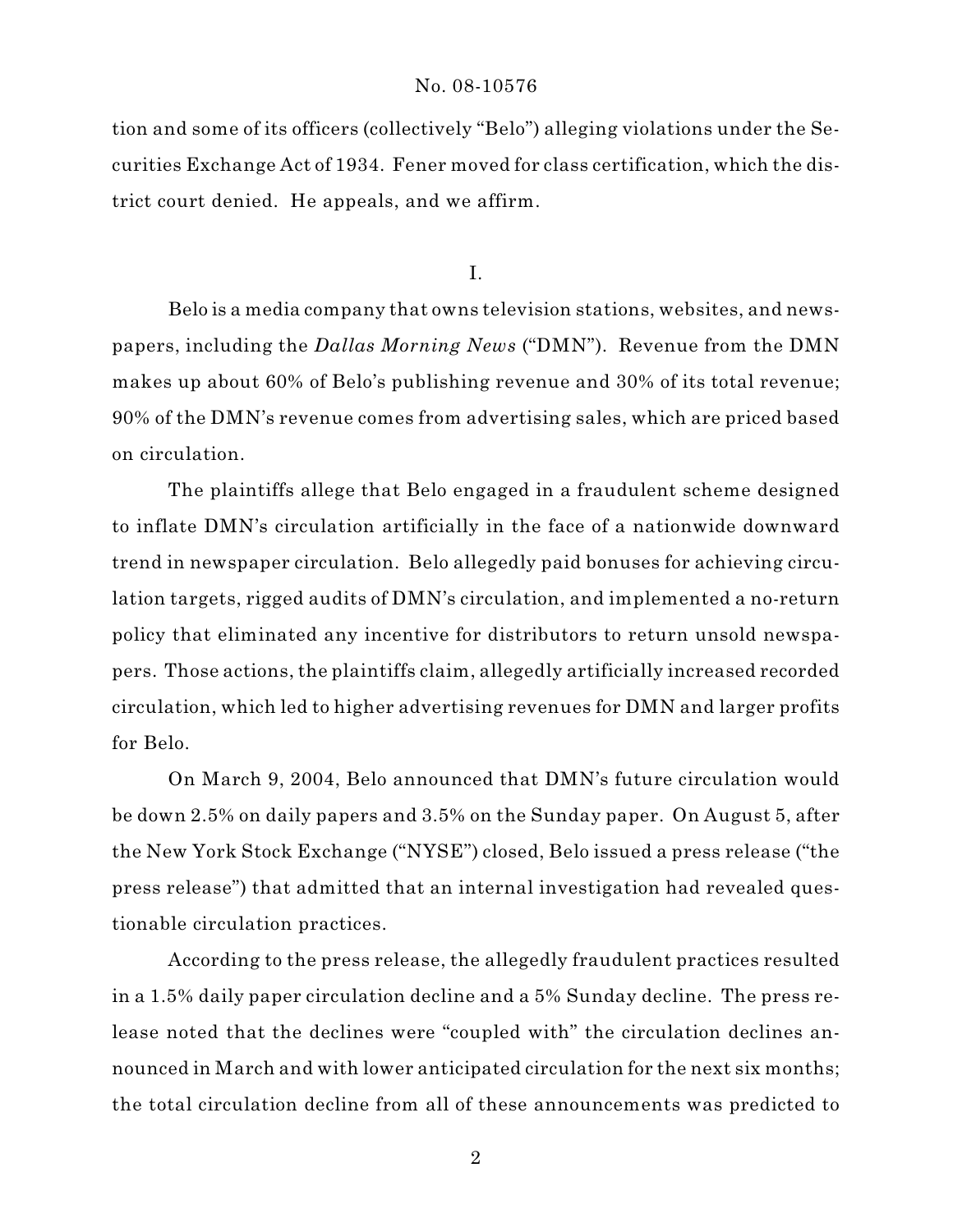be 5% for the daily paper and 11.5% for Sunday. The press release also stated that Belo would begin exercising more stringent control over possible improper manipulation of circulation.

When the NYSE opened the next day, Belo's stock, which had closed the previous day at \$23.21, dropped to as low as \$18.00. It finished the day at \$21.55, down \$1.66 from the previous day's close. Several securities analysts lowered their earning estimates for Belo and downgraded its stock.

On August 16, Belo announced that it would compensate advertisers by approximately \$23 million, with an additional \$3 million to cover costs related to an ongoing internal investigation. On September 29, Belo revised its initial circulation figures, projecting a decrease of 5.1% in daily circulation and 11.9% for Sunday. It said that most of the declines were related to the overstatements.

Plaintiffs<sup>1</sup> sued on behalf of those who held Belo's common stock between May 12, 2003, and August 6, 2004, alleging that Belo and five of its senior officers and directors had violated § 10(b) of the Securities Exchange Act of 1934, 15 U.S.C. § 78j(b), and SEC Rule 10b-5, 17 C.F.R. § 240.10b-5. They claimed the class members had bought Belo stock when its price was artificially (and fraudulently) inflated as a result of the manipulation of DMN's reported circulation and were injured when Belo revealed the fraud and its stock price fell. Plaintiffs eventually<sup>2</sup> moved for class certification under Federal Rule of Civil Procedure 23.

Belo opposed class certification and presented expert Dr. Paul Gompers,

<sup>&</sup>lt;sup>1</sup> The district court designated Operating Engineers Construction Industry and Miscellaneous Pension Fund as the lead plaintiff.

<sup>&</sup>lt;sup>2</sup> Other developments, including the district court's dismissal of some claims against the individual defendants, are described in district court opinions on this dispute. *See Fener v. Belo Corp.*, 425 F. Supp. 2d 788 (N.D. Tex. 2006) (*Fener I*); *Fener v. Belo Corp.*, 513 F. Supp. 2d 733 (N.D. Tex. 2007) (*Fener II*); *Fener v. Belo Corp.*, Nos. 3:04-CV-1836-D, 3:04-CV-1869-D, 3:04-CV-2156-D, 2007 WL 4165709 (N.D. Tex. Nov. 26, 2007) (*Fener III*).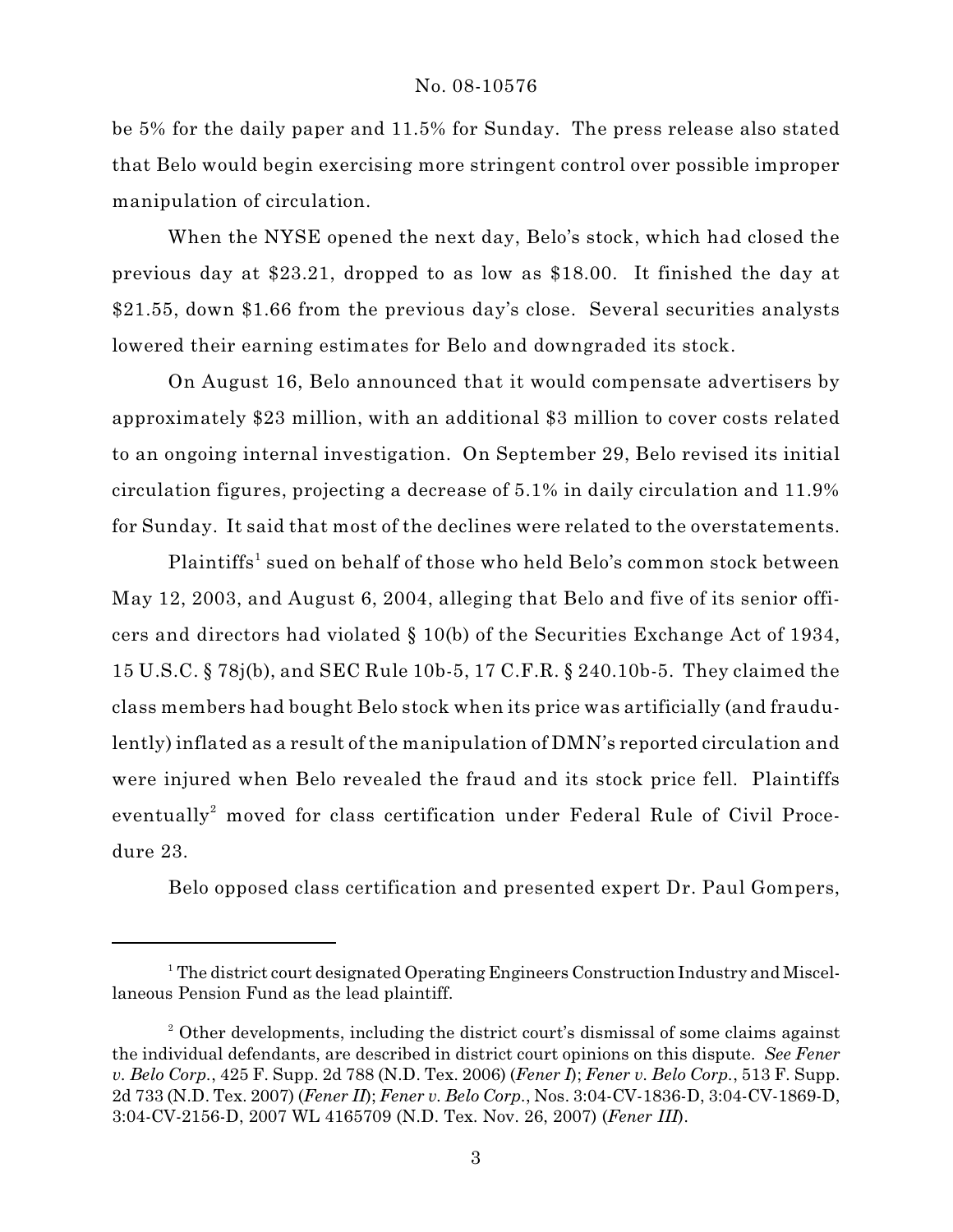who testified that class certification was inappropriate because plaintiffs could not show that the fraudulent disclosure in the press release was the primary cause of the stock price decline. Plaintiffs responded with a declaration from expert Dr. Scott Hakala, who rejected Gompers's testimony and stated that the decline was "entirely or almost entirely attributable to the revelation of the relevant truth in this case."<sup>3</sup> After hearing from the experts and examining the other evidence, the district court denied class certification.

# II.

"We review class certification decisions for abuse of discretion in recognition of the essentially factual basis of the certification inquiry and of the district court's inherent power to manage and control pending litigation. Whether the district court applied the correct legal standard . . ., however, is a legal question that we review de novo." *Regents of the Univ. of Cal. v. Credit Suisse First Boston (USA), Inc.*, 482 F.3d 372, 380 (5th Cir. 2007) (citation, internal quotation marks, and ellipses omitted). "Where a district court premises its legal analysis on an erroneous understanding of governing law, it has abused its discretion." *Id.* (*citing Unger v. Amedisys Inc.*, 401 F.3d 316, 320 (5th Cir. 2005)). "A district court must conduct a rigorous analysis of the rule 23 prerequisites before certifying a class.... The party seeking certification bears the burden of proof." *Castano v. Am. Tobacco Co.*, 84 F.3d 734, 740 (5th Cir. 1996).

"[C]lass certification creates insurmountable pressure on defendants to settle, whereas individual trials would not." *Id.* at 746 (citation omitted). "The risk of facing an all-or-nothing verdict presents too high a risk, even when the probability of an adverse judgment is low." *Id.* (citation omitted). This risk is particularly high in securities-fraud class actions, in which the current "class-

<sup>&</sup>lt;sup>3</sup> We discuss Gompers's and Hakala's testimony more thoroughly *infra*.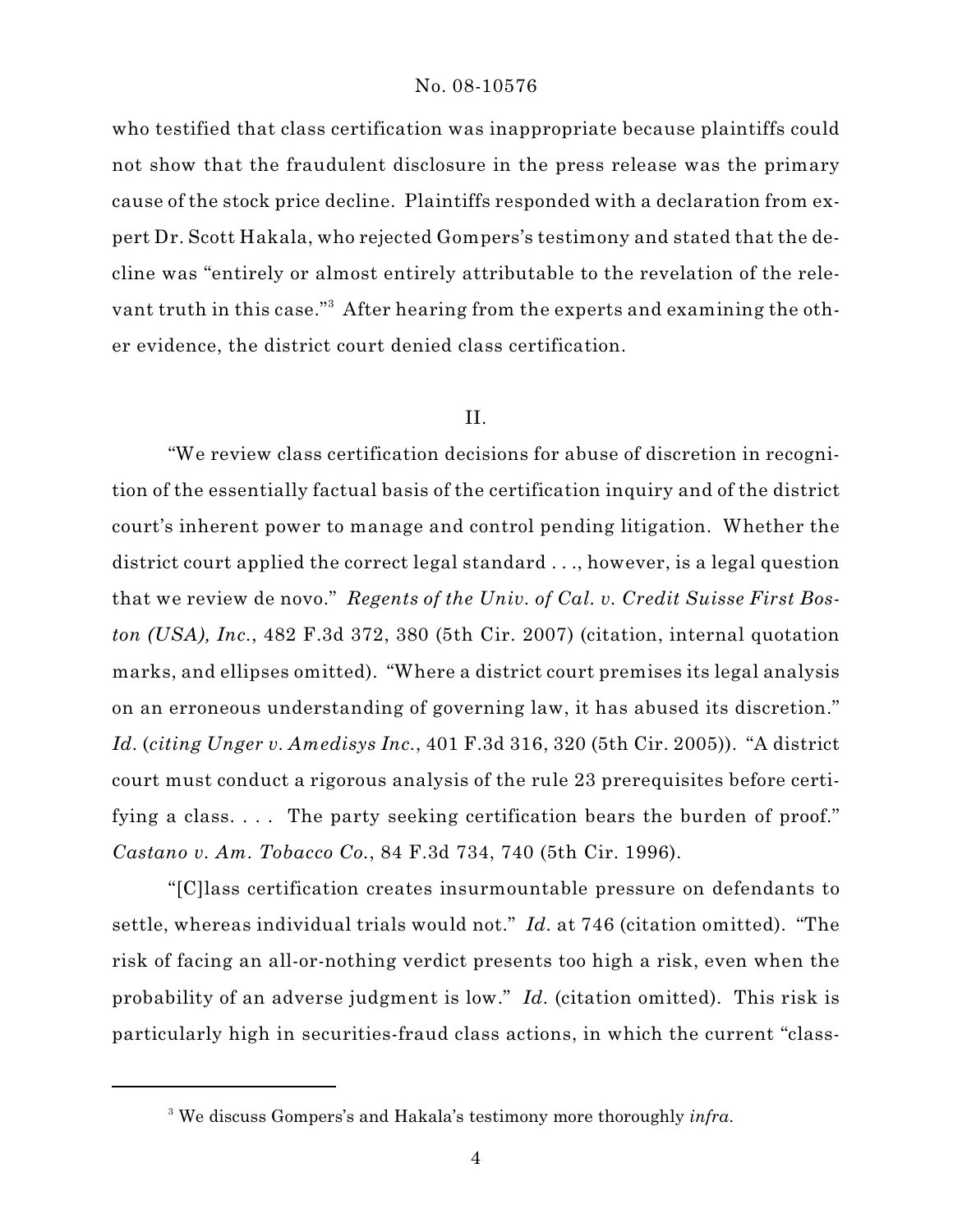based compensatory damages regime in theory imposes remedies that are so catastrophically large that defendants are unwilling to go to trial even if they believe the chance of being found liable is small." Janet Cooper Alexander, *Rethinking Damages in Securities Class Actions*, 48 STAN. L. REV. 1487, 1511 (1996). Some have observed that seeking class certification to force favorable settlements does not benefit small investors<sup>4</sup> but instead resembles a shakedown<sup>5</sup> or "judicial blackmail."<sup>6</sup>

# III.

In securities fraud cases, the plaintiff must prove

(1) a material misrepresentation (or omission); (2) scienter, i.e., a wrongful state of mind; (3) a connection with the purchase or sale of a security; (4) reliance, often referred to in cases involving public securities markets (fraud-on-the-market cases) as "transaction causation"; (5) economic loss; and (6) "loss causation," i.e., a causal connection between the material misrepresentation and the loss.

*Dura Pharms., Inc. v. Broudo*, 544 U.S. 336, 341-42 (2005) (citations omitted). In *Basic v. Levinson*, 485 U.S. 224 (1988), the Court held that requiring proof of "actual reliance" was unduly burdensome to plaintiffs, and instead it "recognized the securities fraud theory of fraud-on-the-market." *Greenberg v. Crossroads Sys., Inc.*, 364 F.3d 657, 661 (5th Cir. 2004) (citation omitted). Under that theory, plaintiffs can create a rebuttable presumption of reliance if they can show

*See* Janet Cooper Alexander, *Do the Merits Matter? A Study of Settlements in Securi-*4 *ties Class Actions*, 43 STAN. L. REV. 497, 501 (1991) ("[T]he actual distribution of the settlement funds suggests that the present system does not really benefit the small investors who are presumed to be the beneficiaries of class actions, and it may actually foreclose more efficient client-controlled litigation by large investors.").

<sup>&</sup>lt;sup>5</sup> Vincent E. O'Brien, *The Class-Action Shakedown Racket*, WALL ST. J., Sept. 10, 1991, at A20.

*Castano*, 84 F.3d at 746. <sup>6</sup>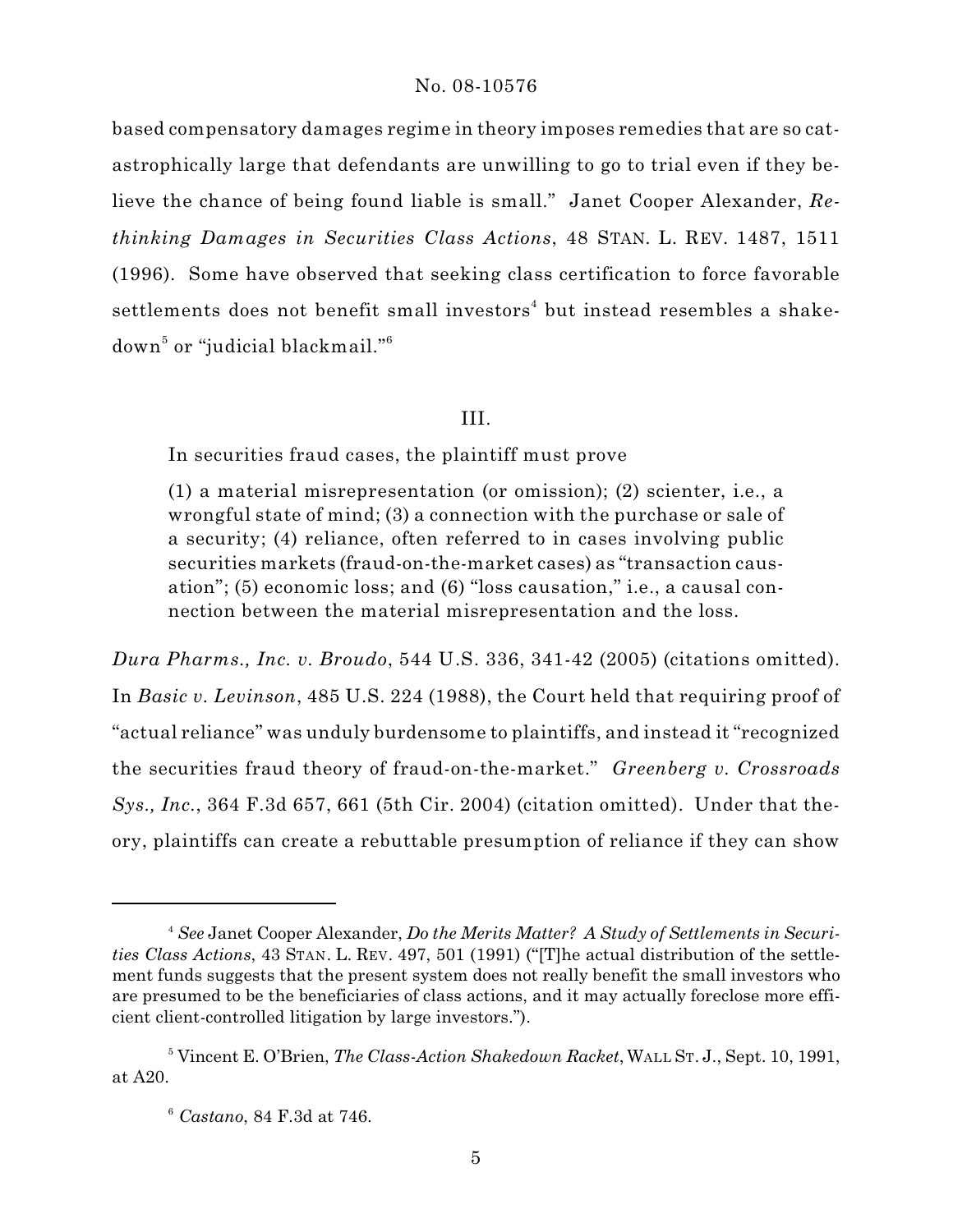"(1) the defendant made public material misrepresentations, (2) the defendant's shares were traded in an efficient market, and (3) the plaintiffs traded shares between the time the misrepresentations were made and the time the truth was revealed." *Id.* (citation omitted). When proving reliance, "plaintiffs cannot trigger the presumption . . . by simply offering evidence of any decrease in price following the release of negative information. . . . [They instead] must show that the false statement causing the increase was related to the statement causing the decrease." *Id*. at 665. This last requirement for fraud-on-the-market reliance is known as loss causation, a concept that is at the heart of the instant case.<sup>7</sup>

Proving loss causation "require[s] a plaintiff additionally to 'prove that the defendant's non-disclosure materially affected the market price of the security.'" *Alaska Elec. Pension Fund v. Flowerserve Corp.*, 572 F.3d 221, 2009 WL 1740648, at \*4 (5th Cir. June 19, 2009) (per curiam) (citing *Nathenson v. Zonagen Inc.*, 267 F.3d 400, 414 (5th Cir. 2001)). A plaintiff must show "(1) that the negative truthful information causing the decrease in price is related to an allegedly false, non-confirmatory positive statement made earlier and (2) that it was more probable than not that it was this negative statement, and not other unrelated negative statements, that caused a significant amount of the decline."

<sup>&</sup>lt;sup>7</sup> In *Oscar Private Equity Investments v. Allegiance Telecom, Inc.*, 487 F.3d 261 (5th Cir. 2007), we further detailed our requirements for loss causation:

We now require more than proof of a material misstatement; we require proof that the misstatement *actually moved* the market. That is, the plaintiff may recover under the fraud on the market theory if he can prove that the defendant's non-disclosure materially affected the market price of the security. Essentially, we require plaintiffs to establish loss causation in order to trigger the fraudon-the-market presumption. Our most recent statement of this rule was in *Greenberg*, which held that to trigger the presumption of reliance plaintiffs must demonstrate that the cause of the decline in price is due to the revelation of the truth and not the release of the unrelated negative information.

*Id.* at 265 (footnotes, internal quotation marks, ellipses, and brackets omitted).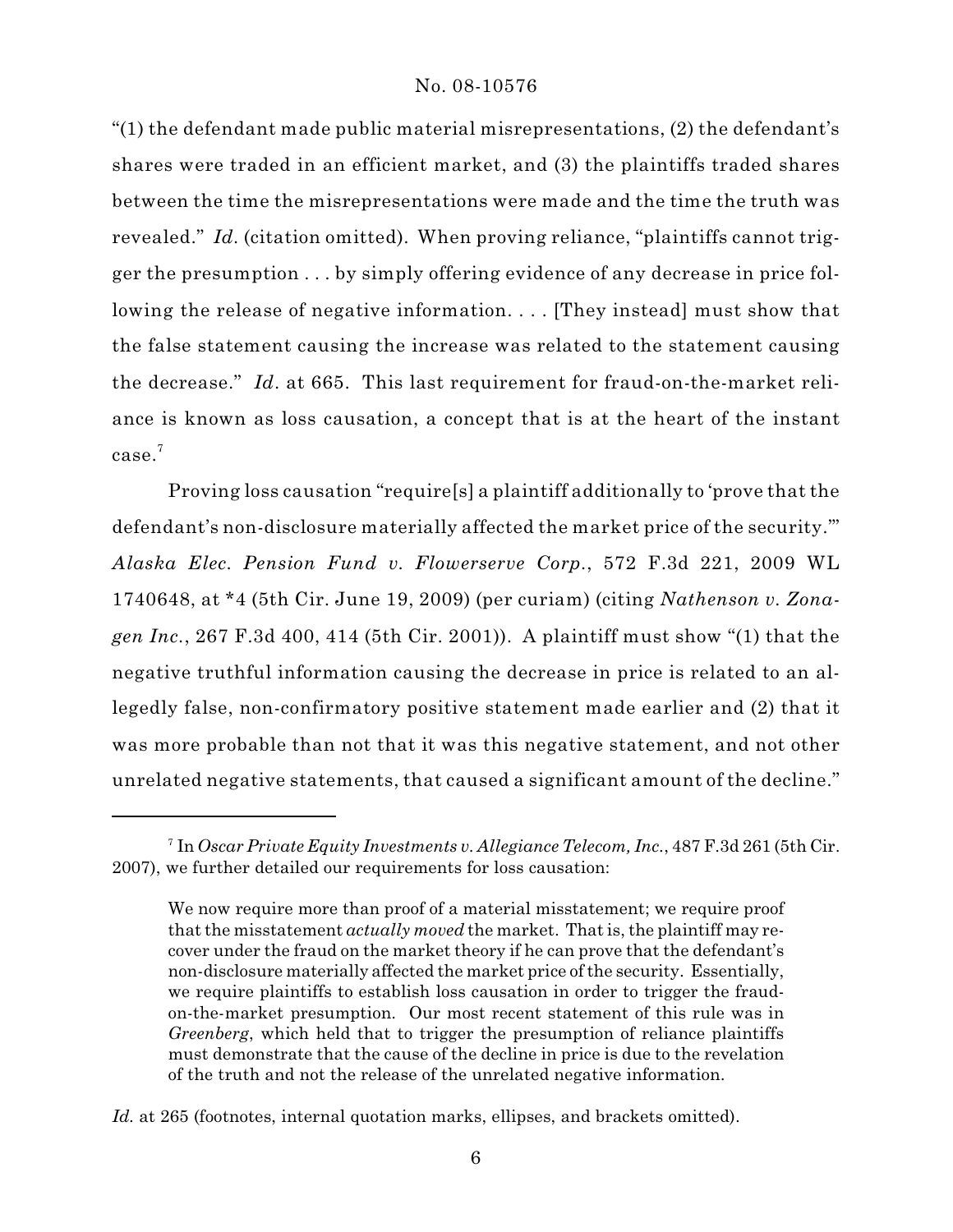572 F.3d at  $\cdot$ , 2009 WL 1740648, at \*4 (internal quotation marks and brackets omitted) (citing *Greenberg*, 364 F.3d at 666). "[L]oss causation as an issue of predominance must be established at the class certification stage by a preponderance of all admissible evidence." 572 F.3d at \_\_\_, 2009 WL 1740648, at \*5 (citations omitted).

A court can examine loss causation at the pleadings stage, $\delta$  the class certification stage,<sup>9</sup> on summary judgment,<sup>10</sup> or at trial. The proof needed for loss causation at the pleadings stage should not be conflated with the requirements needed at the class certification stage.<sup>11</sup> We must examine whether these plaintiffs have presented enough information to show loss causation under rule 23.

## IV.

## A.

As a threshold issue, we address plaintiffs' argument that *Stoneridge Investment Partners, LLC v. Scientific-Atlanta, Inc.*, 552 U.S. 148 (2008), overruled some of our earlier opinions, specifically *Greenberg* and *Oscar Private Equity Investments v. Allegiance Telecom, Inc.,* 487 F.3d 261 (5th Cir. 2007). Plaintiffs cannot direct us to any mention of either case in *Stoneridge* or to any discussion of this circuit's fraud-on-the-market theory. They point only to *Stoneridge*'s gen-

*See Lormand v. US Unwired, Inc.*, 565 F.3d 228, 255-58 (5th Cir. 2009) (discussing <sup>8</sup> pleading standards for loss causation).

<sup>&</sup>lt;sup>9</sup> See Oscar, 487 F.3d at 266-70 (establishing that this examination is appropriate as part of the class certification inquiry).

<sup>&</sup>lt;sup>10</sup> See id. at 269 n.40 ("This is not to say that loss causation, as an element of a 10b-5 claim, cannot be reexamined at summary judgment.").

 $11$ <sup>11</sup> The parties submitted extensive letters regarding the impact of *Lormand*, which, however, examines what is required under Federal Rule of Civil Procedure 8 to survive the pleadings stage. To the degree those standards are easier to meet than are our requirements for class certification, *Lormand* does not inform our decision.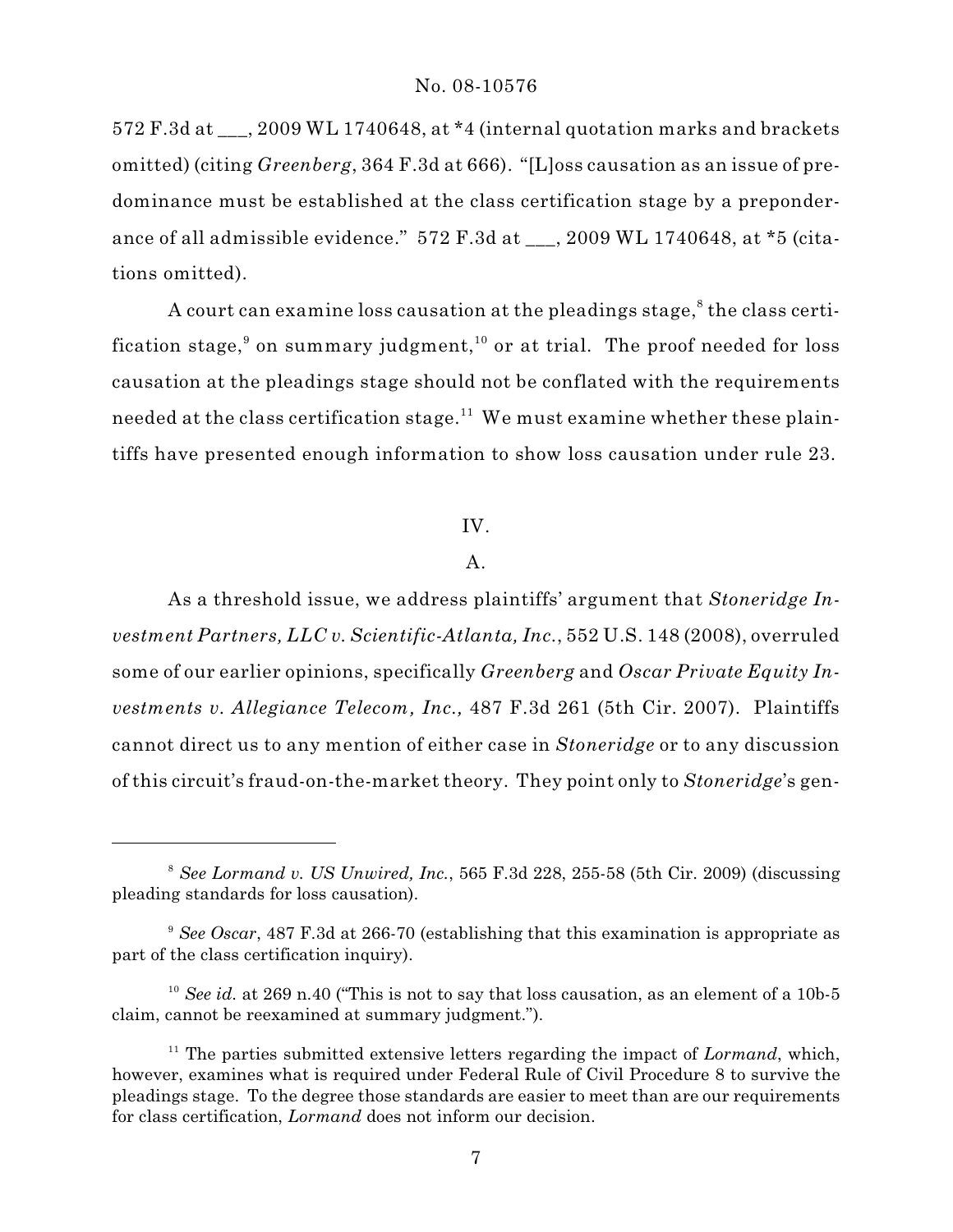eral summary of the fraud-on-the-market theory, urging that that discussion somehow indicates that the Supreme Court meant to strike down our recent securities fraud caselaw.

Plaintiffs are mistaken. First, when the Supreme Court discusses a general legal standard and cites its earlier caselaw on point, it does not necessarily overrule intervening decisions of the lower courts. Moreover, *Basic* "allows each of the circuits room to develop its own fraud-on-the-market rules." *Oscar*, 487 F.3d at 264 (quoting *Abell v. Potomac Ins. Co.*, 858 F.2d 1104, 1117-18 (5th Cir. 1988), *vacated on other grounds*, 492 U.S. 914 (1989)). In *Greenberg* and *Oscar*, we used this "room" to develop specific rules. *Stoneridge* and its general discussion of the fraud-on-the-market theory do not affect those rules.

# B.

Recognizing that *Stoneridge* does not change our fraud-on-the-market analysis, we turn to whether plaintiffs met our requirements for proving loss causation at the class certification stage. Plaintiffs filed their certification motion with about one hundred pages of support.<sup>12</sup> The relevant information consisted of excerpts from Belo's SEC Form 10-K for two years, Belo's historical stock prices, Belo's SEC S-3 forms from 1996 to 2006, financial data from Yahoo! finance, and a chart of Belo's daily share price. Plaintiffs submitted no expert testimony.

In response, Belo presented Gompers's testimony and an event study that he had conducted. Gompers argued that the press release contained not one piece of information but three separate items of news: DMN's circulation decrease resulted from (1) fraudulent overstatements;<sup>13</sup> (2) changes in DMN's

 $12$  Of those hundred pages, eighty were the resumes of the lawyers at Fener's law firm. That information is not helpful for the class certification motion.

 $13$  We refer to this part of the press release as "the fraudulent disclosure."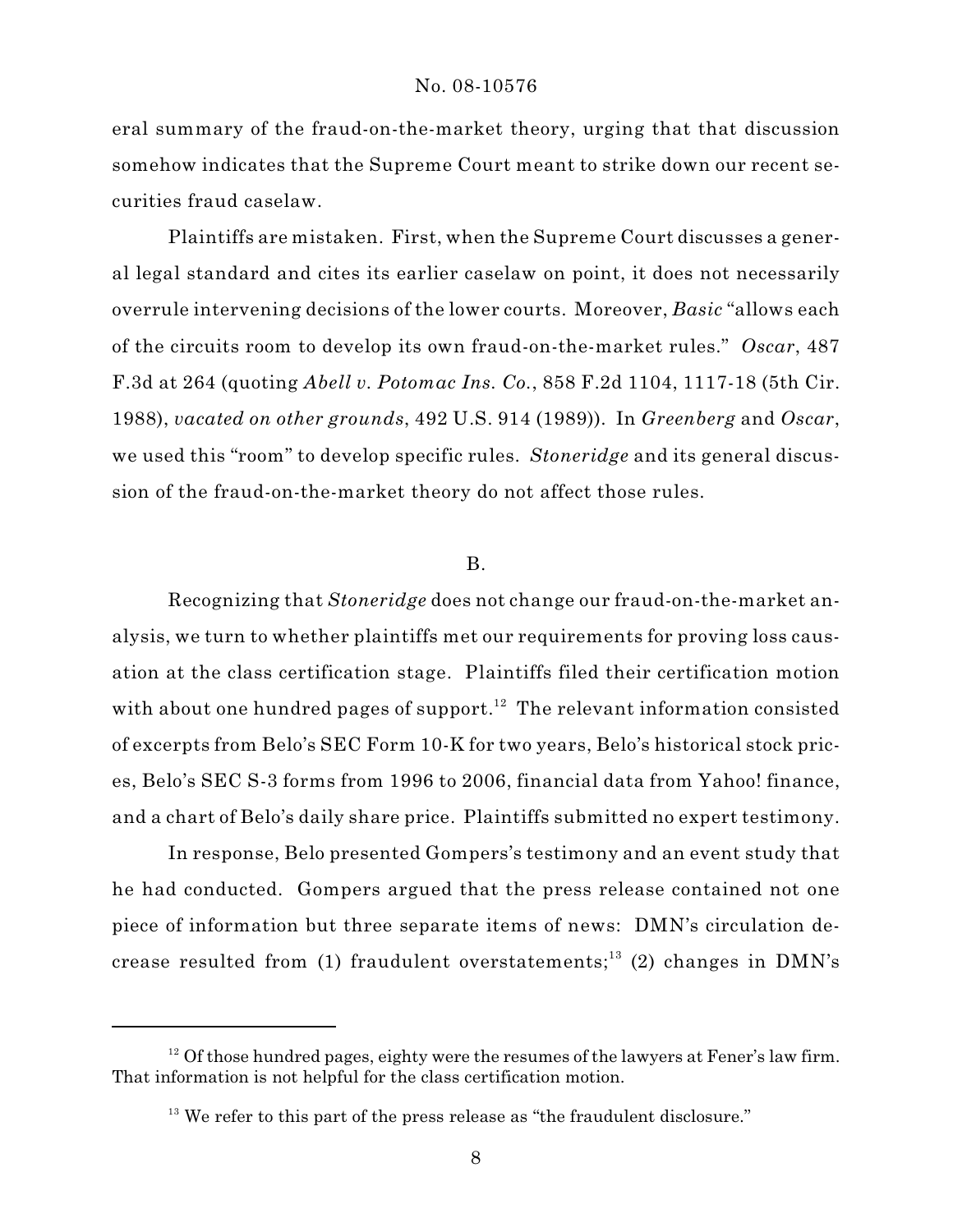methodology; and (3) industry-wide decline in newspaper circulation.<sup>14</sup> Gompers's event study examined 132 analyst reports and found that the stock price decline was primarily related to the non-fraudulent disclosures instead of the fraudulent one.

Plaintiffs responded with Hakala's testimony and event study. That study concluded that Belo's stock was efficiently traded during the class period, that revenue at DMN was closely tied to circulation, that Belo's stock moved in close connection with the industry's other stocks, and that its share price had moved significantly when it issued the press release. More importantly, he disputed Gompers's conclusion that the press release could be separated into three parts, claiming instead that the fraudulent and non-fraudulent parts of the press release had to be examined together as one disclosure. Finally, he alleged that the market had already absorbed the non-fraudulent disclosures' information, and thus only the fraudulent disclosure affected Belo's stock price.<sup>15</sup>

Whether we view the press release as one complete disclosure or three separate ones is important. In *Oscar*, 487 F.3d at 266, we specified how parties must prove loss causation in cases in which "multiple items of negative information were released together with the corrective disclosure." "In such multi-layered loss-causation inquiries," we require that the plaintiff shows that "it is more probable than not that it was this negative statement, and not other unrelated negative statements, that caused a significant amount of the decline."<sup>16</sup> Id. (cit-

 $14$  We refer to parts 2 and 3 of the press release collectively as "the non-fraudulent disclosures."

 $15$  Gompers submitted a response to Hakala's study challenging his conclusions and analysis. Ultimately, however, we do not need to examine Gompers's reply, because his initial study—rather than Hakala's—discusses the proper way in which to examine Belo's disclosures.

<sup>&</sup>lt;sup>16</sup> We also clarified that this inquiry is appropriate at the class certification stage. See *Oscar*, 487 F.3d at 266-70.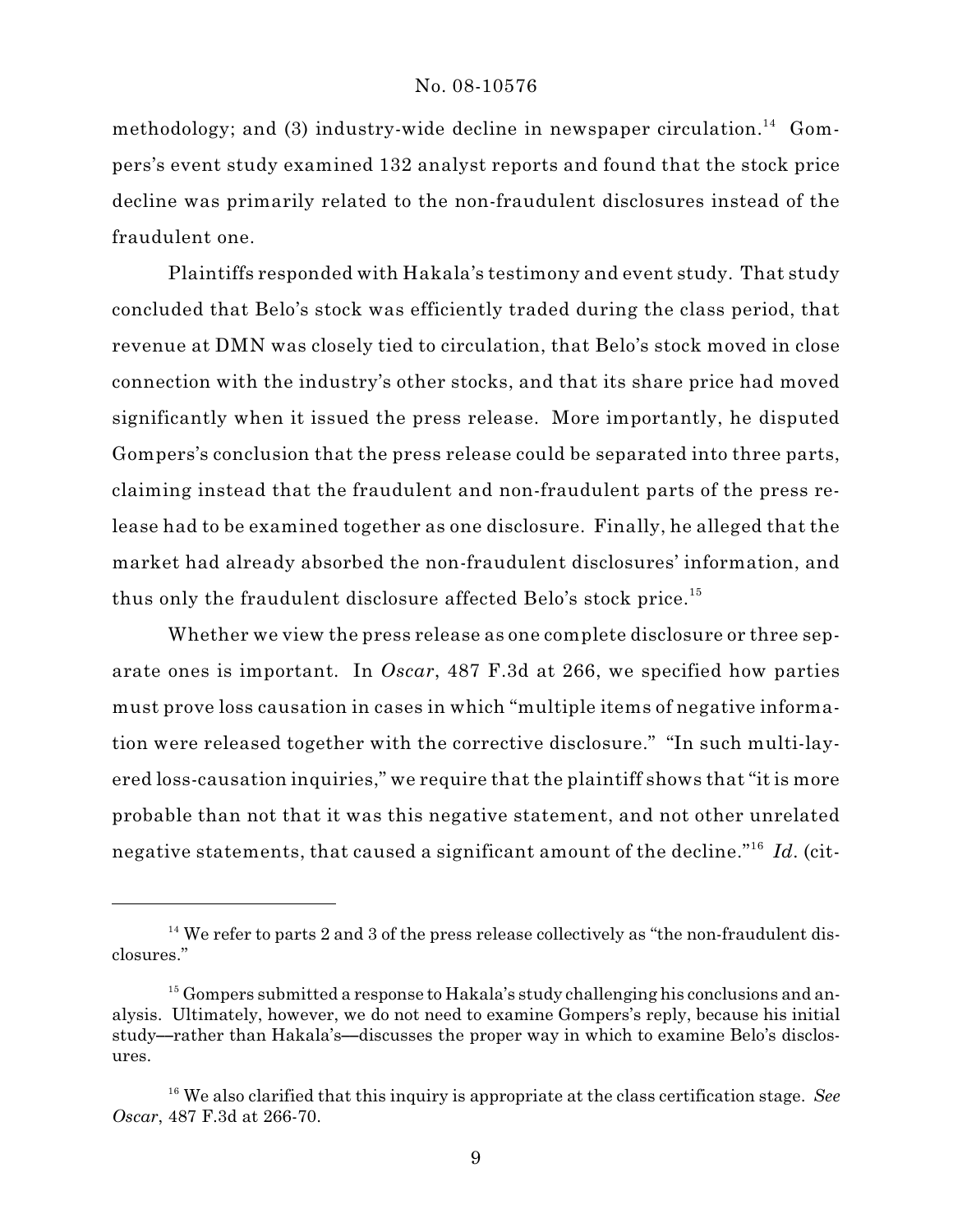ing *Greenberg*, 364 F.3d at 666). Thus, if we view the press release as multiple pieces of information, plaintiffs must prove that the fraudulent disclosure caused a significant amount of the decline.

By its plain language, the press release consists of three separate pieces of information, and--contrary to plaintiffs and Hakala's belief--Gompers did not invent that three-part classification.<sup>17</sup> The press release first discusses the fraudulent "overstatement" and the estimated "decline in circulation related to this matter." It then recognizes that the disclosure is "coupled with" the earlier reduction announcement and the "anticipated lower circulation" over a sixmonth period. Thus, the release divides the news into fraudulent and non-fraudulent information related to possible future circulation declines.

Plaintiffs assert, however, that even if the news can be divided into three parts, they still meet *Oscar*'s requirement of showing that the fraudulent disclosure caused a significant reduction in Belo's stock price. As an initial point, plaintiffs' original motion for certification does not meet our standards for proving loss causation. They submitted only SEC reports, stock-price charts, analyst reports, and other similar information; they did not include expert testimony.

As we stated in *Oscar*, these items contain "little more than well-informed speculation." *Id.* at 271. Although analyst reports and stock prices are helpful

 $17$ <sup>17</sup> The relevant part of the press release reads as follows:

Belo Corp. announced today that [DMN], a wholly-owned subsidiary, will report a greater than expected decline in its September 2004 circulation. An internal investigation, which is ongoing, has disclosed practices and procedures that led to an overstatement in circulation, primarily in single copy sales. Belo estimates the decline in circulation related to this matter to be approximately 1.5 percent daily and five percent Sunday. This decline, coupled with a reduction in state circulation that was first communicated publicly on March 9, 2004, of approximately 2.5 percent daily and 2.5 percent Sunday, and anticipated lower circulation volumes for the six month period ending September 30, 2004, will result in a total decline in circulation of approximately five percent daily and 11.5 percent Sunday . . . .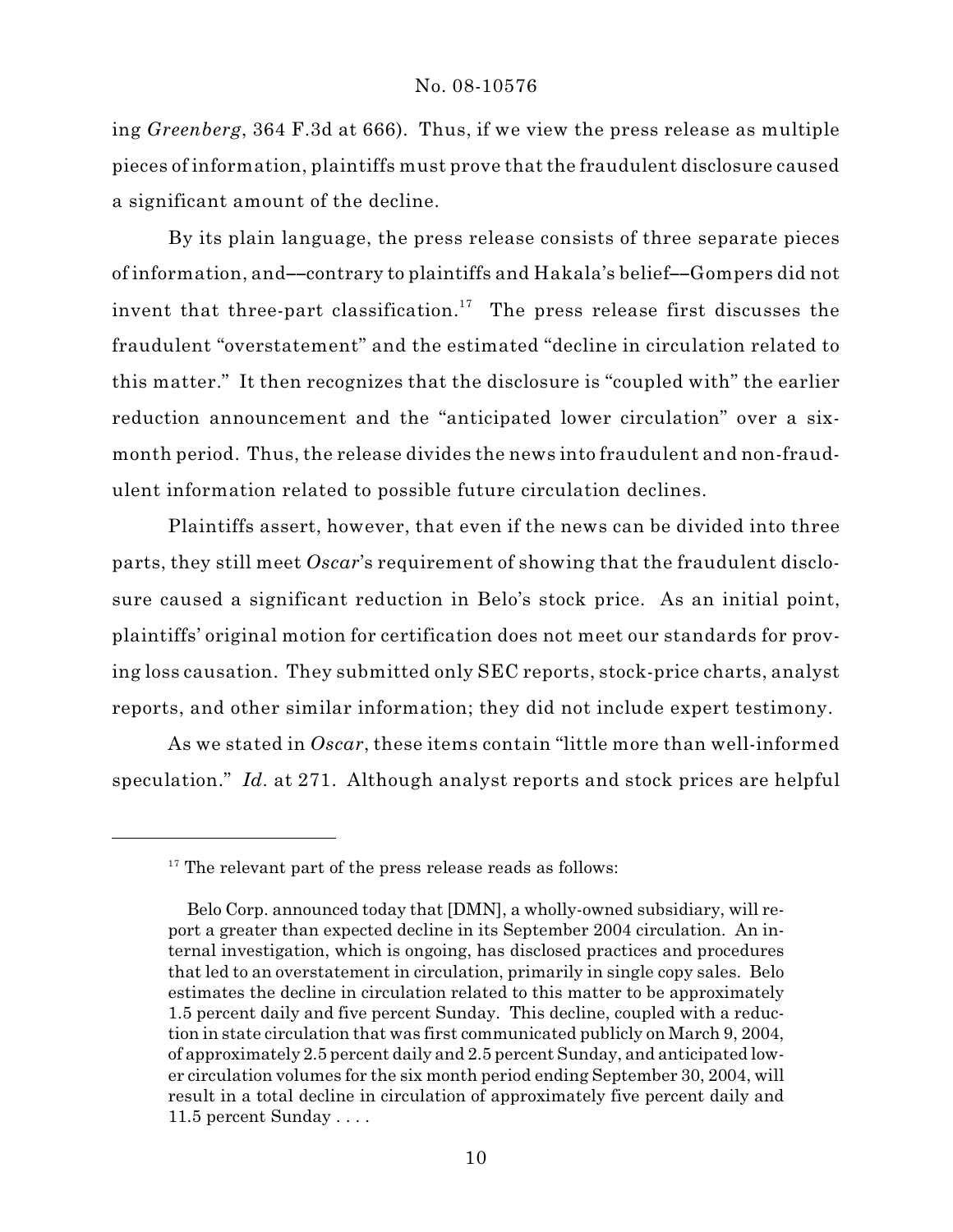in any inquiry, the testimony of an expert—along with some kind of analytical research or event study--is required to show loss causation. *See id.* For all of the reasons stated in *Greenberg* and *Oscar*, stock prices and analyst reports, without more, are insufficient at the class certification stage.

Even considering the plaintiffs' analyst commentary and stock price information together with Hakala's testimony and event study, the motion for class certification still falls short. As the district court correctly held, Hakala's testimony was fatally flawed; he wedded himself to the idea that the press release was only one piece of news and conducted his event study based on that belief. We reject any event study that shows only how a "stock reacted to the *entire bundle* of negative information," rather than examining the "evidence linking the *culpable* disclosure to the stock-price movement." *Id.* Because Hakala based his study on that incorrect assumption, it cannot be used to support a finding of loss causation.

Without the event study, the rest of Hakala's testimony relates to analyst opinions about Belo's stock decline. Again, this "well-informed speculation" cannot support a finding of loss causation "without reference to any post-mortem data [the analysts] have reviewed or conducted." *Id.* Thus, once we disregard Hakala's flawed event study, the rest of his testimony is insufficient to prove loss causation.

Plaintiffs' other arguments are also flawed. First, they argue that the press release recognizes that the fraudulent disclosure would result in a 1.5% total daily paper decline and a 5% Sunday decline. This, they claim, is nearly onethird of the total daily decline and over 40% of the total Sunday decline from all three disclosures. Assuming *arguendo* that one-third of a given stock decline is a "significant amount" of the total, we do not need to answer that question,<sup>18</sup>

 $18$  Like the court in *Oscar*, "[w]e will not attempt to quantify what fraction of a decline (continued...)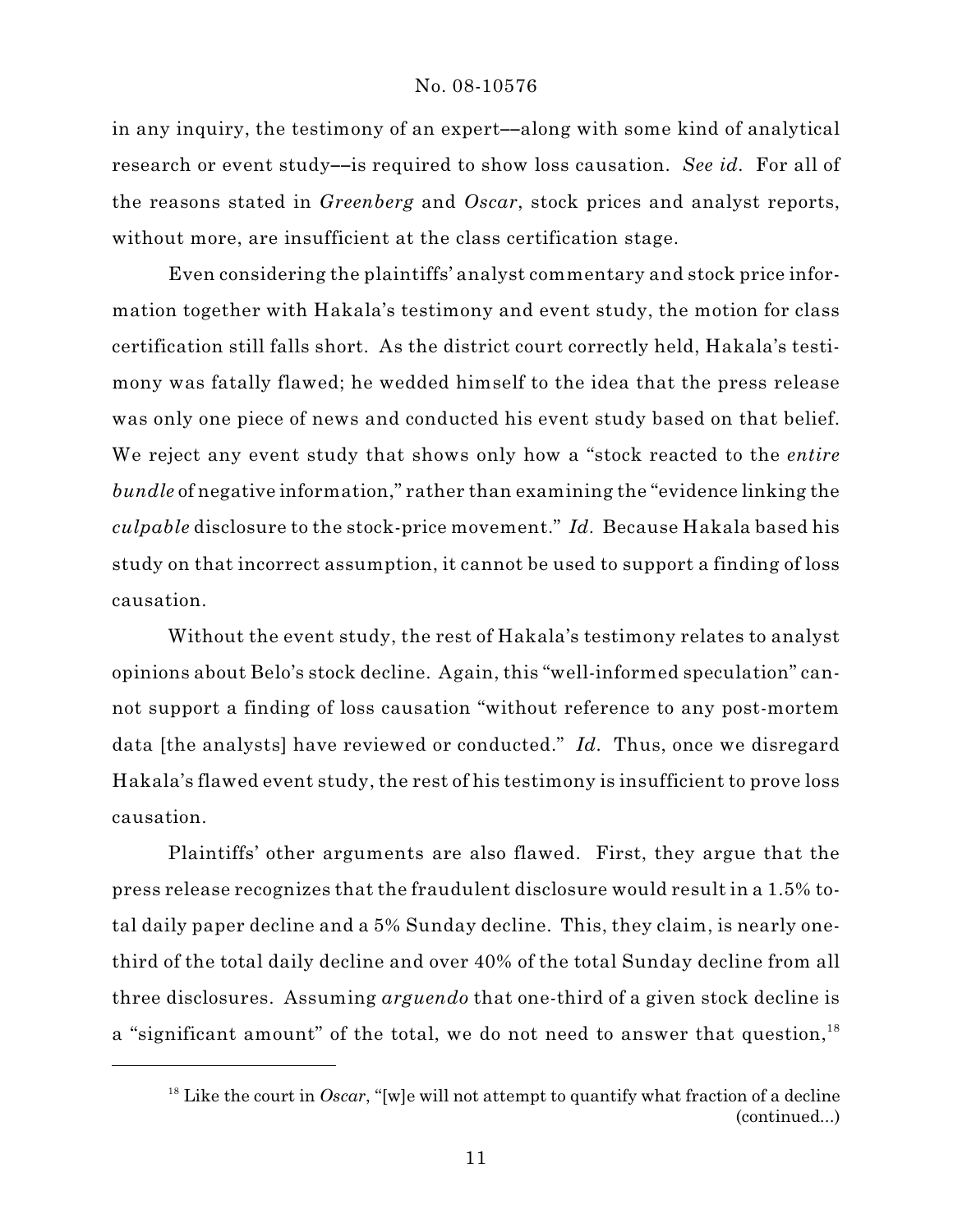because plaintiffs fail to understand which decline we are examining. A court should examine the decline in the *stock price* related to the disclosure, not the decline in the circulation.

Conceivably, DMN's fraudulent practices could have resulted in 90% of the circulation decline, but if the stock price fell because the market was concerned *only* with the reason for the other 10%, loss causation could not be proven. Belo's fraud regarding DMN was significant, but for long-term investors, news about the substantial and continuing decline in nationwide newspaper circulation could be much more disconcerting than were the fraudulent practices. If investors sold Belo's stock because of that long-term trend, and not because of the fraud, there is no loss causation.

Plaintiffs' only remaining argument is premised on Hakala's allegation that the market already knew about and had absorbed the impact of the nonfraudulent disclosures. If that is so, the plaintiffs argue, *Oscar* does not apply, the stock drop after the press release is related to only the one fraudulent disclosure, and the drop in stock price alone proves loss causation. We disagree. "There is no reason why the concerns stated in *Oscar* do not equally apply to cases in which only one negative disclosure is at issue." *Luskin v. Intervoice-Brite Inc.*, 261 F. App'x 697, 702 (5th Cir. 2008). Plaintiffs still must prove loss causation through the same rigorous process that we established in *Oscar*, even if there is only one negative disclosure. "[P]laintiffs cannot trigger the presumption of reliance by simply offering evidence of any decrease in price following the release of negative information." *Greenberg*, 364 F.3d at 665.

Under an alternative system, were a defendant to release a corrective disclosure on a particularly volatile market day, its stock could plummet regardless of whether the market cared about the disclosure. Such a drop, even coupled

 $18$  (...continued)

is 'significant.'" *Oscar*, 487 F.3d at 270.